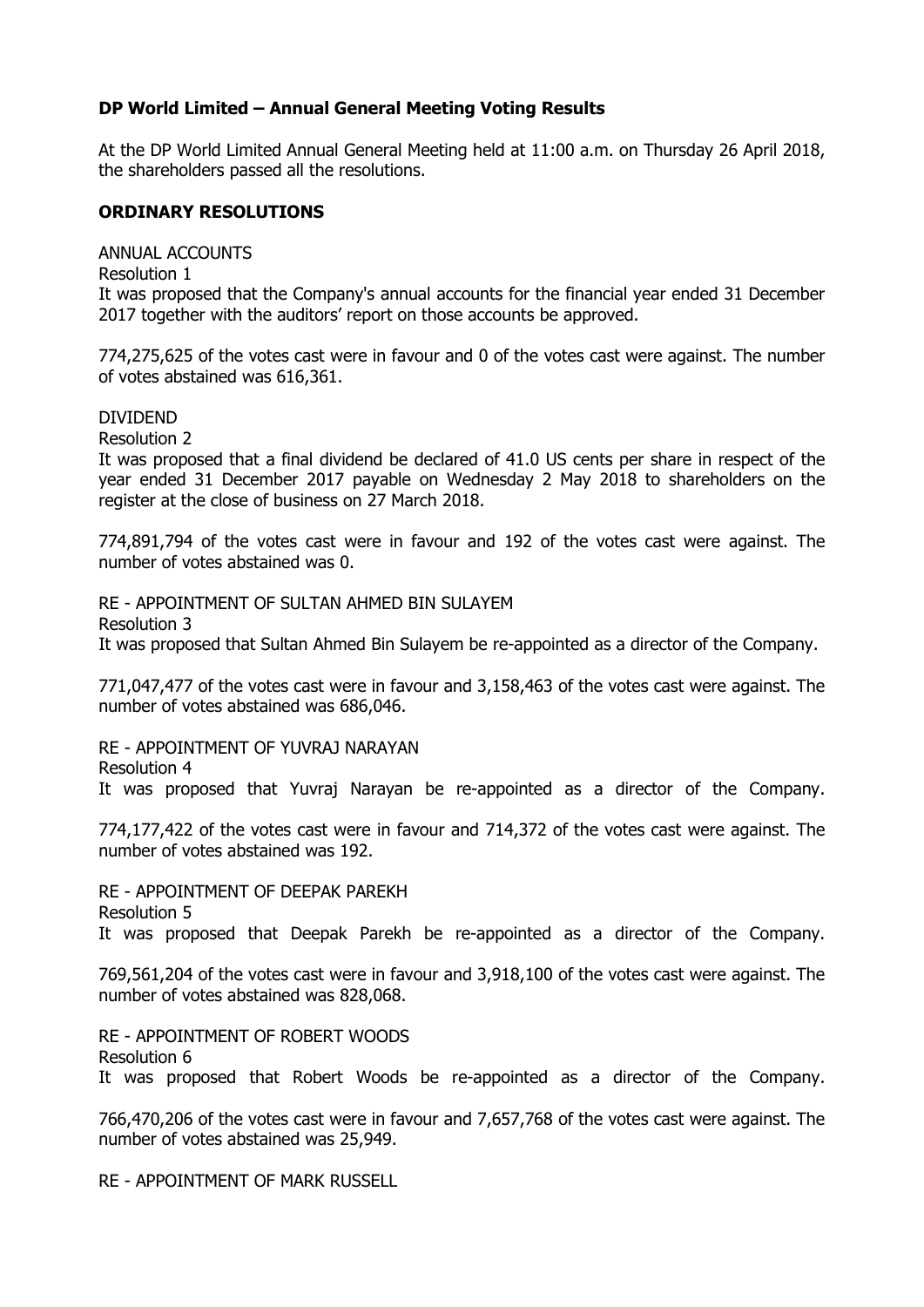Resolution 7

It was proposed that Mark Russell be re-appointed as a director of the Company.

774,219,291 of the votes cast were in favour and 646,746 of the votes cast were against. The number of votes abstained was 25,949.

RE - APPOINTMENT OF ABDULLA GHOBASH Resolution 8 It was proposed that Abdulla Ghobash be re-appointed as a director of the Company.

774,219,484 of the votes cast were in favour and 646,553 of the votes cast were against. The number of votes abstained was 25,949.

RE - APPOINTMENT OF NADYA KAMALI Resolution 9 It was proposed that Nadya Kamali be re-appointed as a director of the Company.

772,538,800 of the votes cast were in favour and 1,673,031 of the votes cast were against. The number of votes abstained was 680,155.

RE - APPOINTMENT OF MOHAMED AL SUWAIDI Resolution 10 It was proposed that Mohamed Al Suwaidi be re-appointed as a director of the Company.

770,084,141 of the votes cast were in favour and 2,897,504 of the votes cast were against. The number of votes abstained was 1,884,957.

AUDITORS

Resolution 11

It was proposed that KPMG LLP be re-appointed as independent auditors of the Company to hold office from the conclusion of this meeting until the conclusion of the next general meeting of the Company at which accounts are laid.

766,231,821 of the votes cast were in favour and 6,723,415 of the votes cast were against. The number of votes abstained was 1,434,641.

REMUNERATION OF KPMG LLP Resolution 12 It was proposed to authorise the directors to determine the remuneration of KPMG LLP.

757,292,462 of the votes cast were in favour and 7,259,239 of the votes cast were against. The number of votes abstained was 9,540,427.

AUTHORITY TO ALLOT SHARES

Resolution 13

It was proposed to renew the existing authority allowing the Company to allot (or issue) up to a limited number of ordinary shares in the Company.

773,080,889 of the votes cast were in favour and 1,811,097 of the votes cast were against. The number of votes abstained was 0.

AUTHORITY TO BUY BACK SHARES Resolution 14